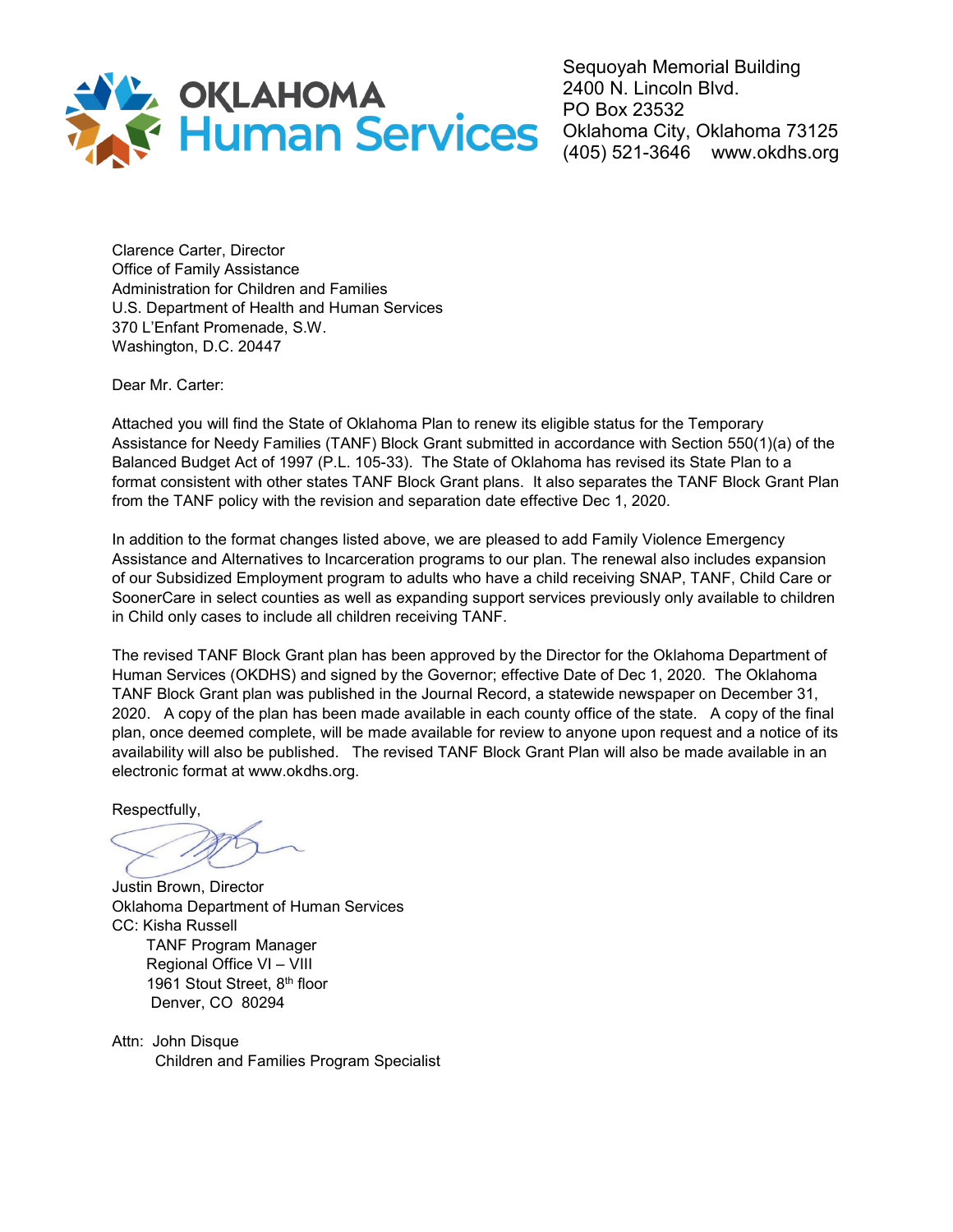### **STATE OF OKLAHOMA**

## **STATE PLAN FOR TITLE IV-A OF THE SOCIAL SECURITY ACT**

## **TEMPORARY ASSISTANCE FOR NEEDY FAMILIES (TANF)**

# **Contents**

| Ensure that parents and caretakers receiving assistance under the program engage in work   |  |
|--------------------------------------------------------------------------------------------|--|
| Restricting the Use and Disclosure of Information about Individuals and Families Receiving |  |
|                                                                                            |  |
|                                                                                            |  |
|                                                                                            |  |
| Ensuring EBT Access with No Charges and Access to Information About EBT Use  11            |  |
|                                                                                            |  |
|                                                                                            |  |
|                                                                                            |  |
|                                                                                            |  |
|                                                                                            |  |
|                                                                                            |  |
|                                                                                            |  |
|                                                                                            |  |
|                                                                                            |  |
|                                                                                            |  |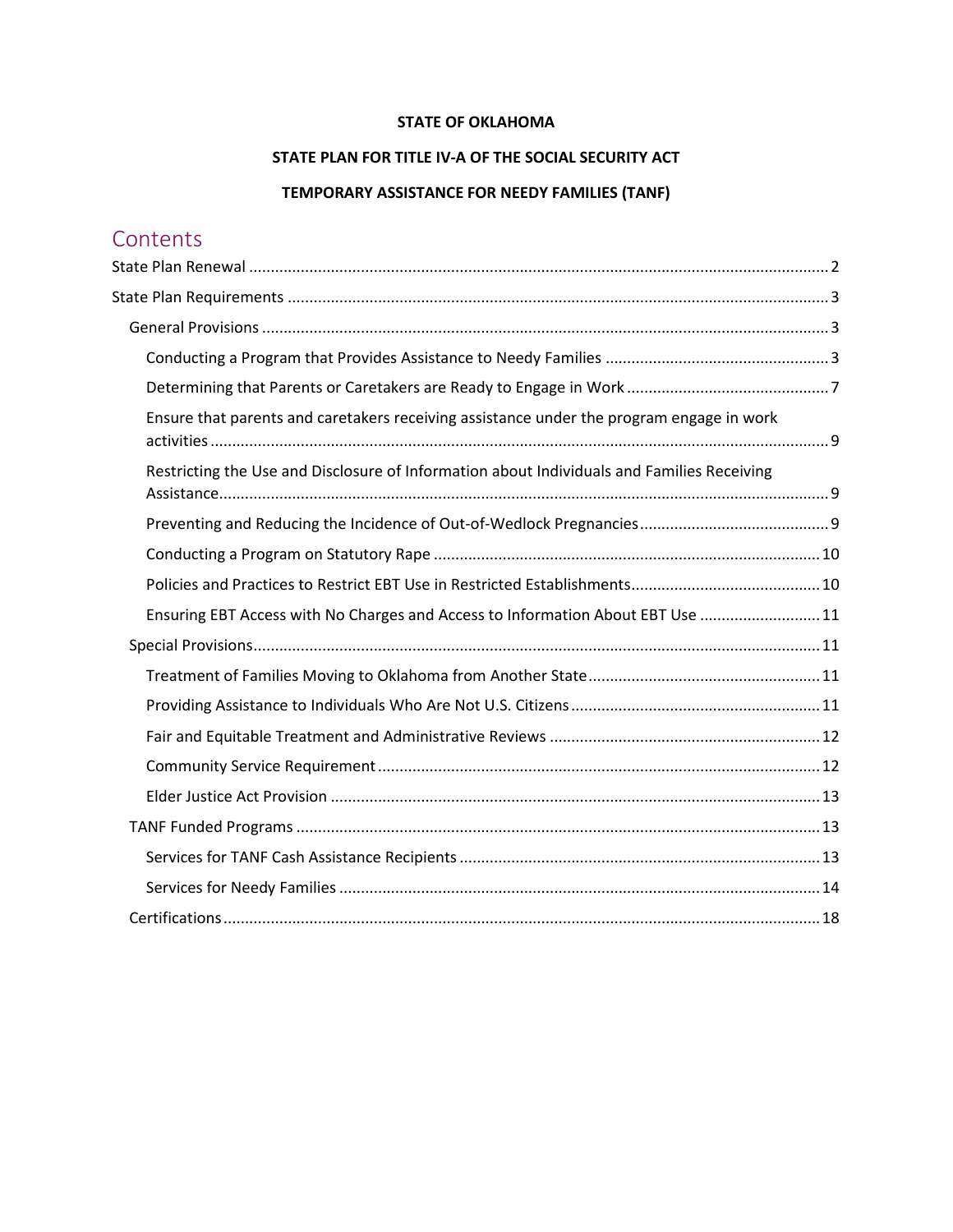# <span id="page-2-0"></span>State Plan Renewal

This state plan was developed in accordance with Section 402 of the Social Security Act, as amended by the Personal Responsibility and Work Opportunity Reconciliation Act of 1996, specifies the contents of the Temporary Assistance for Needy Families (TANF) State Plan. This plan was developed in accordance with those requirements and is effective beginning December 1, 2020. The TANF State Plan is now separate from the Oklahoma TANF policy as of December 1, 2020. Oklahoma submits this state plan to renew its status as an eligible state. The Oklahoma State Plan can be located in the electronic format at www.okdhs.org.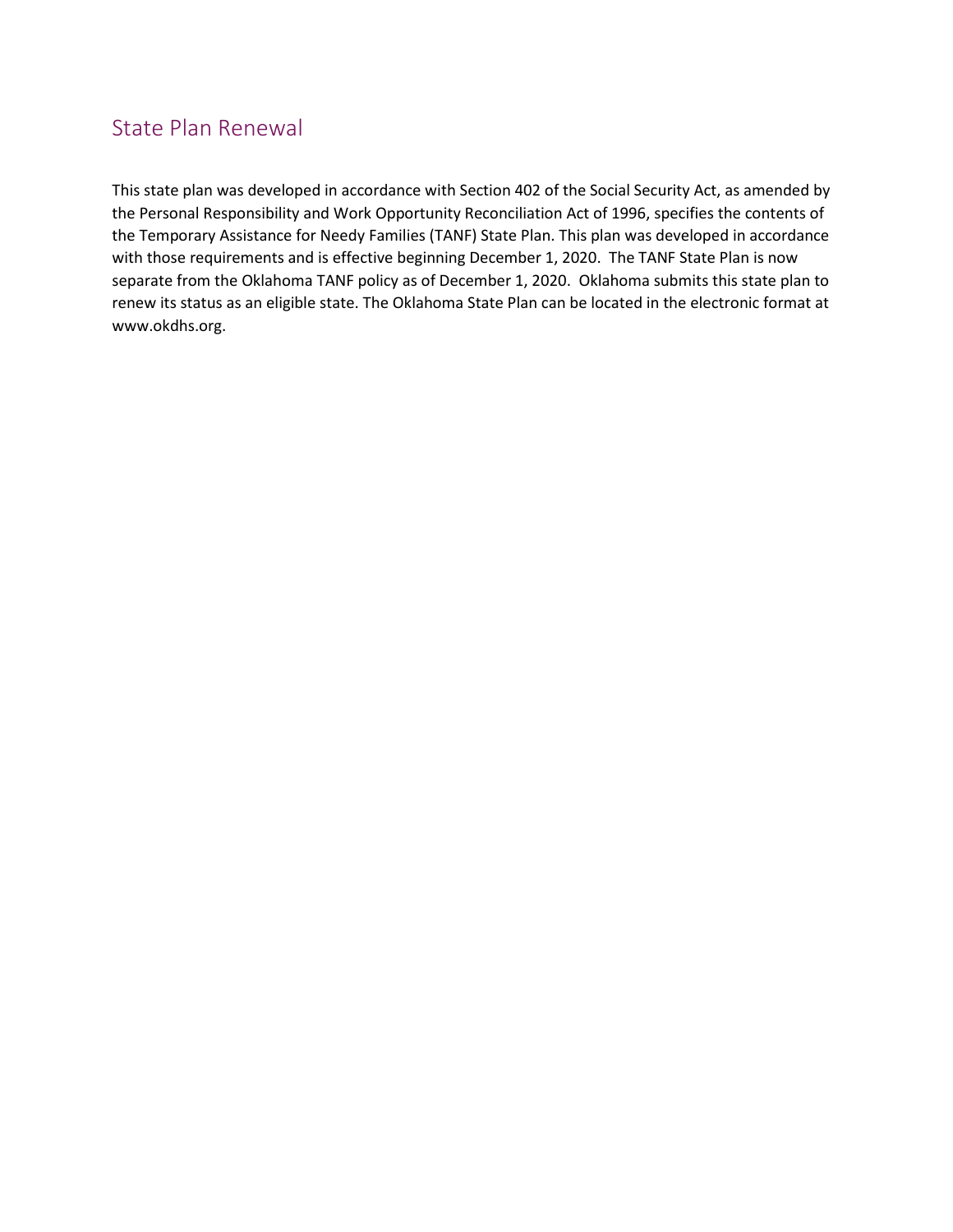# <span id="page-3-0"></span>State Plan Requirements

## <span id="page-3-1"></span>General Provisions

<span id="page-3-2"></span>Conducting a Program that Provides Assistance to Needy Families *Citation: 42 U.S.C. 602 (a)(1)(A)(i)*

*How the state will "Conduct a program, designed to serve all political subdivisions in the State (not necessarily in a uniform manner), that provides assistance to needy families with (or expecting) children and provides parents with job preparation, work and support services to enable them to leave the program and become self-sufficient."*

Proper and efficient administration

OKDHS operates under the State Merit System, which establishes and maintains personnel standards on a merit basis for certain federal grant-in-aid agencies, including OKDHS. OKDHS employees engaged in TANF State Plan administration are covered by the State Merit System.

## Required reports

OKDHS Financial Services:

- assists in fulfilling the requirements of federal and state and federal laws by making necessary reports
- cooperates with various federal agencies by providing current and special reports
- furnishes OKDHS with necessary data for the operation of its programs

Overview of TANF cash assistance program

Oklahoma calls its financial assistance program Temporary Assistance for Needy Families (TANF) which includes a TANF Work program. TANF works to help families move from welfare to work. The eligibility criteria for TANF are set in Oklahoma statute in Article XXV of the Constitution of the State of Oklahoma and Sections 230.50 through 230.76 of Title 56 of the Oklahoma Statutes. The federal legal base for the program of TANF is vested in Title IV-A of the federal Social Security Act. The current TANF regulations are available at www.okdhs.org.

- TANF provides temporary financial assistance to needy, dependent children and their parents (or caretaker relatives) to meet their basic needs while being cared for in their homes.
- TANF provides case management and support services to help families prepare for, find, and keep employment; while the Oklahoma Child Support Services (OCSS) helps families establish paternity and secure financial and medical support.

In accordance with the Personal Responsibility and Work Opportunity Reconciliation Act of 1996 (PRWORA), the State of Oklahoma has developed its TANF State Plan based upon the four major purposes of TANF, which are to:

• Provide assistance to needy families so that children may be cared for in their own home or in the home of a relative;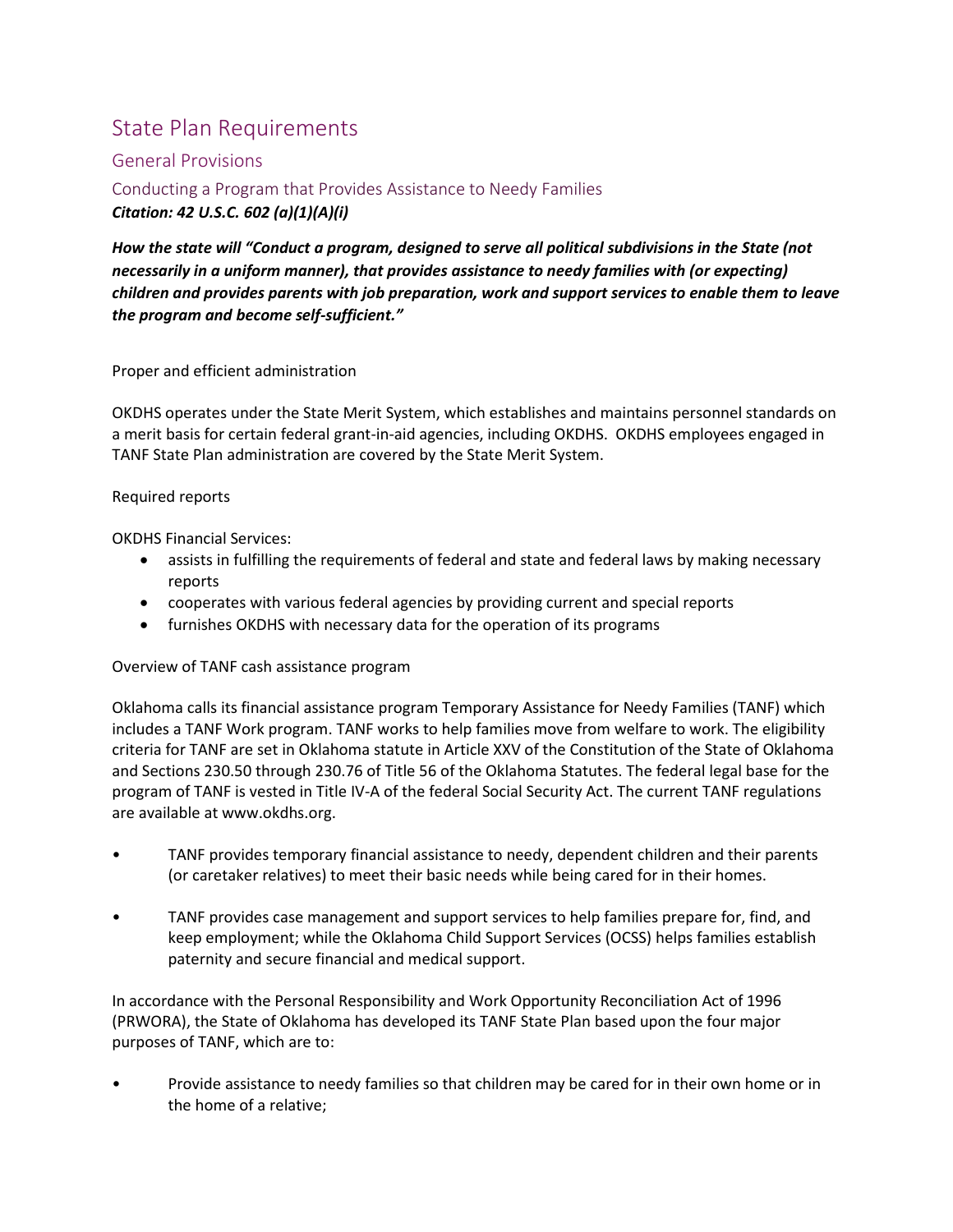- End dependence of needy parents on government benefits by promoting job preparation, work, and marriage;
- Prevent and reduce the incidence of out of wedlock pregnancies and establish annual numerical goals for preventing and reducing the incidence of these pregnancies; and
- Encourage the formation and maintenance of two-parent families.

All individuals have the right to apply for any assistance without regard to race, color, national origin, sex, gender orientation, religion, or handicap. In accordance with the Americans with Disabilities Act, no qualified individual with a disability will, by reason of such disability, be excluded from participation or be denied the benefits of the services, programs or activities of the Oklahoma Department of Human Services, or be subjected to discrimination by the Oklahoma Department of Health and Human Services.

Additionally, applicants and recipients are assured confidentiality, equitable and courteous treatment and may appeal decisions and have fair hearings should they disagree with any action taken affecting their benefit.

Eligibility Requirements for the Oklahoma Temporary Assistance to Needy Families (TANF) Cash Assistance Program:

An eligible family must meet age, relationship, citizenship, alien status, residency, Social Security Number compliance and cooperation requirements, as well as remain within the income and resource limits of the program. The work- eligible family members must participate in TANF Work activities. See Attachment A, Appendix C-1 schedule IX for income guidelines.

### TANF Cash Assistance Program Application

All individuals have the right to file an application for TANF. An application for TANF is considered an application for Medicaid. Benefits will be calculated from the date of application or from the date of statutory eligibility, whichever occurs later.

The applicant or their representative must complete and sign, under penalty of perjury, an application and be interviewed face-to-face. Unless granted good cause, all work-eligible TANF applicants must agree to participate in TANF Work. The TANF application states the responsibilities of the parties to the agreement including, but not limited to, cooperation in child support enforcement and determination of paternity, and participation requirements of TANF Work Program. The TANF Work plan includes individual employability plans as case is certified and at the TANF Work participation review. Eligibility will be determined after the initial interview is completed. An eligibility decision will be made within 30 days.

### Non-Financial Eligibility Requirements

#### Age

The child must be an individual who has not attained 18 years of age; or has not attained 19 years of age and is a full-time student in a secondary school (or in the equivalent level of vocational or technical training. Sec. 419(2). Unborn children are not included.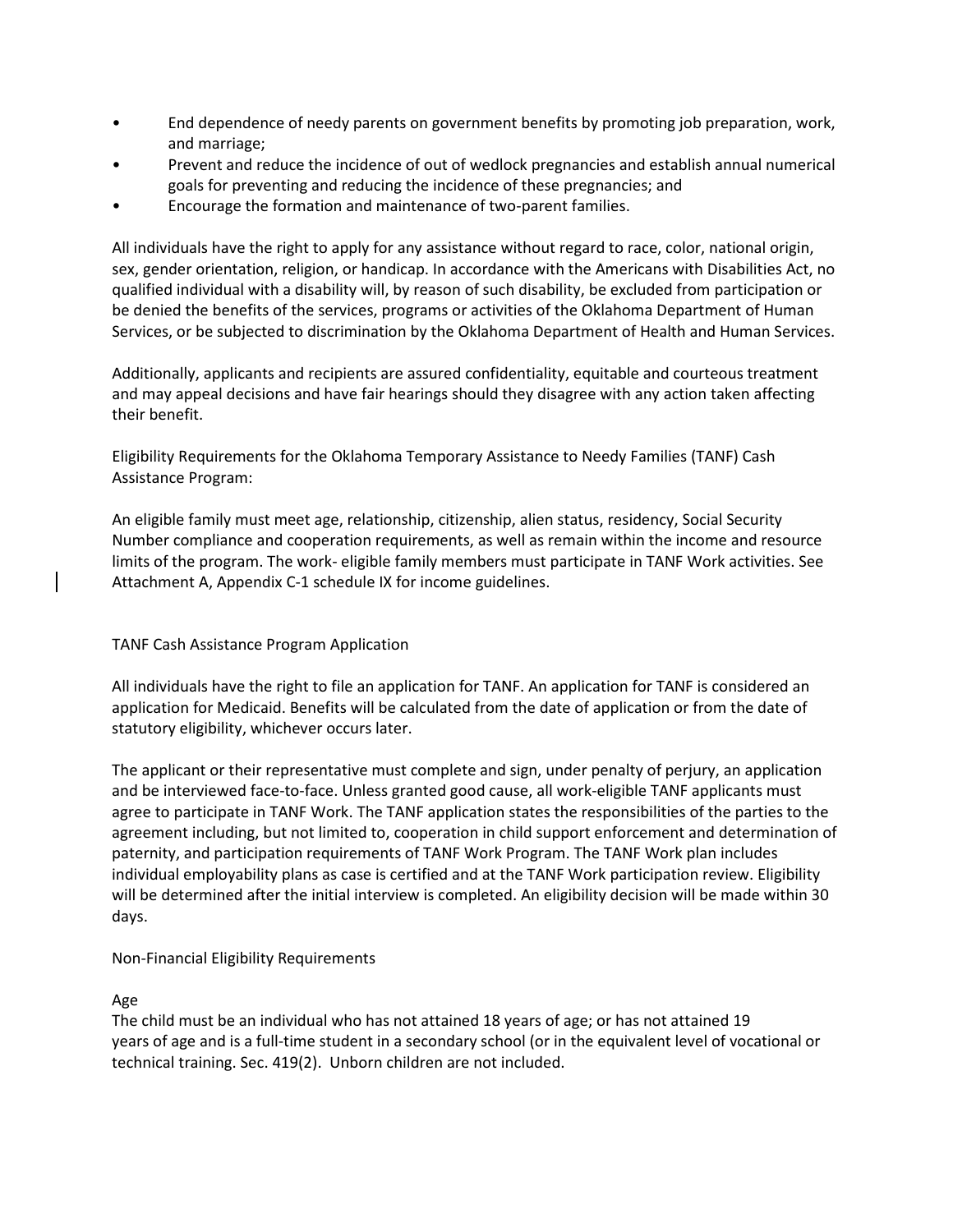#### Residence

A person must be making his or her home in Oklahoma. Once established, a person does not lose Oklahoma residency status when he or she is removed from Oklahoma against his or her will and held in another state, for example, in federal prison or goes out-of-state to look for a job or to attend school.

#### Citizenship.

All TANF recipients must be U.S. citizens, or a "qualified alien" as defined in the provisions of §431 of the PRWORA, as amended (8 U.S.C. § 1641). All others are considered "non-qualified."

#### Social Security Number Compliance

All individuals applying for or receiving TANF must furnish the agency with a Social Security Number or proof of application for a Number and furnish the Number when received.

#### School Attendance

School attendance is required for child(ren) from the age the child is eligible for kindergarten through 18 years of age unless the child is home educated according to the Oklahoma constitution and statutes.

#### Immunization

Immunization of minor children two months of age and older is required unless otherwise exempt.

#### Drug Screen

Per Section 230.52 of Title 56 of the Oklahoma Statues, adult parents, or needy caretakers who apply for TANF are required to be screened for illegal use of a controlled substance or substances. TANF child only cases and minor parents under 18 years of age are exempt. This screening is necessary to ensure that children are safe in their own homes by ensuring that their parents/caretakers are not using or under the influence of illegal substances.

#### Relationship

In order to be eligible for TANF, a child must be living with a specified relative, in a home maintained by that relative. A specified relative is a relative by blood (to the 5th degree), marriage, or adoption.

Unmarried parents under the age of 18 and their children living with them will be assisted only if residing with their parent, legal guardian or other adult relative, or in an adult supervised arrangement as identified in Section 408(a)(S) of the Social Security Act.

#### Temporary Absence

Temporary absence from the home of the child or caretaker relative for no more than 3 months is allowed under certain circumstances, provided that the caretaker relative has full responsibility for the supervision and guidance of the child and provided that any delegation of authority is temporary, voluntary and revocable. The child or caretaker relative must return home at the completion of the reason for separation, unless there is good cause for the person to be out of the home.

#### Child Support

Cooperation with the Oklahoma Child Support Services is required as a condition of eligibility for cash assistance unless exempt for good cause.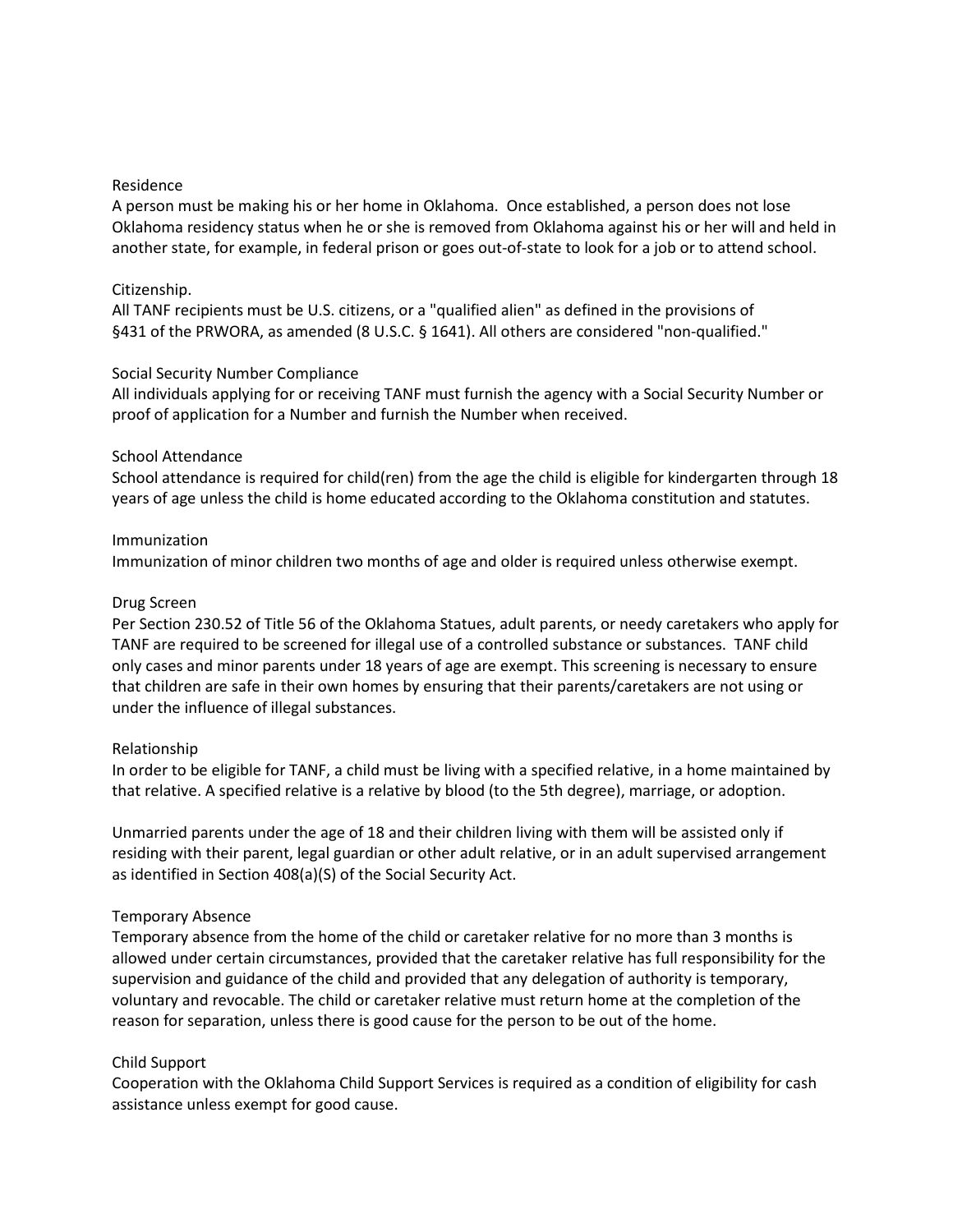#### Non-Payment Situations

Oklahoma will deny assistance for fugitive felons, probation and parole violators and individuals testing positive for use of illegal drugs.

Oklahoma will deny assistance for 10 years to a person found by a hearings officer or Court to have made fraudulent statements or representation with respect to identification or place of residence in order to obtain specified types of assistance in two or more states.

#### Lifetime Time Limits on TANF Cash Assistance

TANF cash assistance is intended to be a temporary means of support while families work towards selfsufficiency. Federal TANF cash assistance beyond 60 months will be provided to no more than 20% of the total caseload, as permitted by TANF regulations. States may continue benefits to families using State only funding.

A family in Oklahoma may not receive TANF cash assistance for longer than 60 months in a lifetime except in those cases in which the department has determined that the family qualifies for an exemption or temporary hardship extension.

The Time Limit Does Not Apply to:

- Minor children who are not the head of household
- A parent or caretaker relative not included in TANF Benefit
- Receipt of non-cash assistance

Temporary Hardship Extensions to the Time Limit:

- Substance Abuse
- Chronically Under-Employed
- Disabled Individual
- Mental Illness
- Pending SSI/SSA Disability Decision
- Training/Education
- Under Employment

### Financial Eligibility

Consideration is given to the income and assets of all members of the included assistance unit as well as excluded stepparents, person acting in role of spouse, sponsors of aliens, sanctioned parents and parents or legal guardians of minor parents.

#### Income

Income is defined as gain, payment, or proceeds from labor, business, property, retirement, and other benefits. All available income, except that required to be disregarded by law or the Oklahoma Department of Human Services policy, is taken into consideration in determining eligibility for TANF cash assistance. Income is considered available when actually received. When an individual's income is reduced due to recoupment of an overpayment or a garnishment, the gross amount before the recoupment or garnishment is counted as income. The individual is responsible for reporting all income, the source, amount, and regularity of receipt.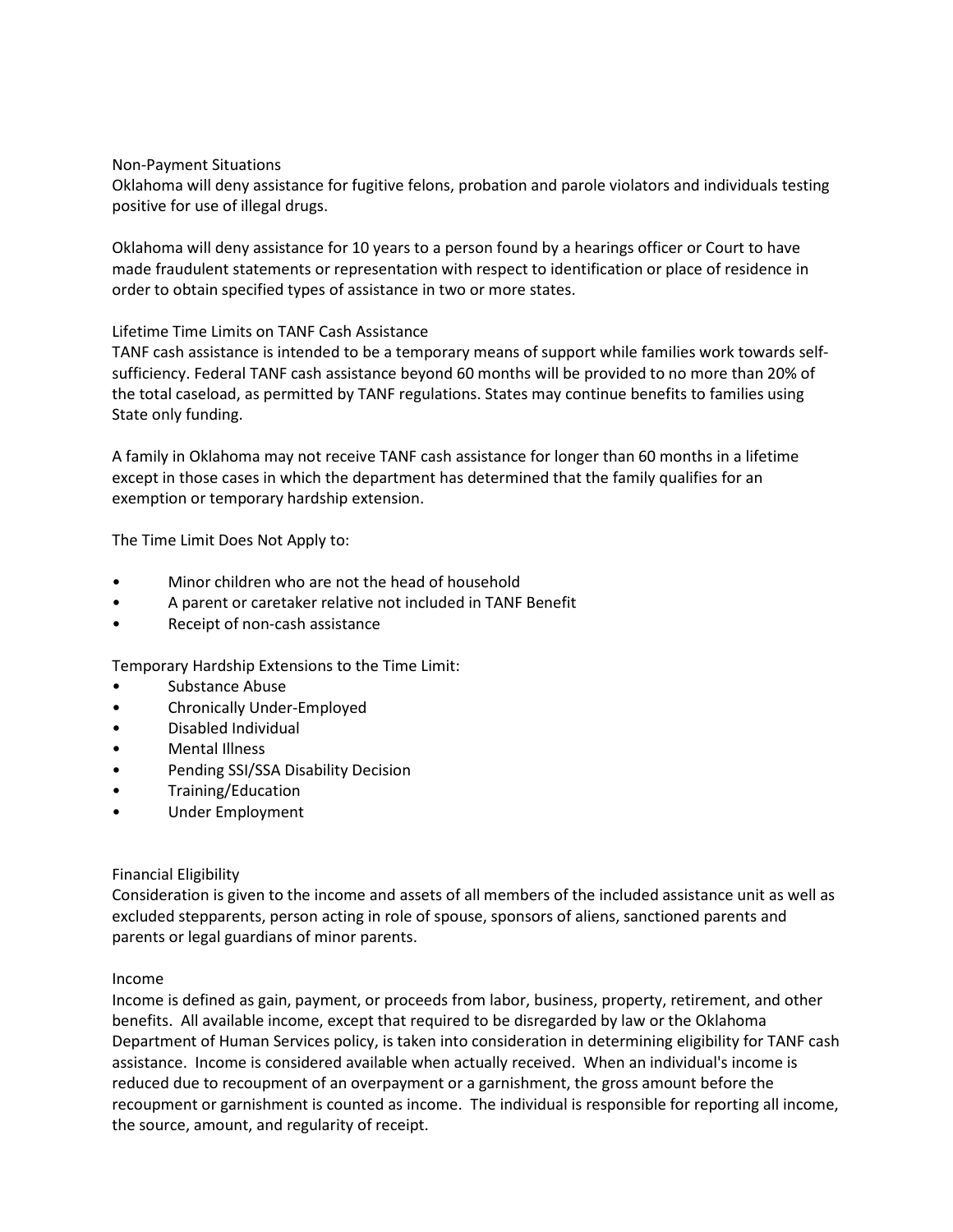#### Resources

Eligibility is limited to families whose available resources total less than \$2,250. The values of the primary residence and equity in the primary vehicle up to \$5000 are excluded.

#### Earned Income Disregards

A portion of the earned income is disregarded when determining income eligibility and a cash benefit amount. Depending upon the age of the child(ren) included in the assistance unit, the first \$120 or \$240 and 50 percent of the remaining income is disregarded. This includes any income of household minor child(ren) attending school.

### Benefit Determination & Delivery

Payment standards are based on a Standard of Need. The monthly maximum gross income for TANF cash assistance eligibility is 185% of the State Standard of Need. To determine eligibility for cash assistance, the total of a family's countable earned income (after disregards) and unearned income is compared with the appropriate assistance payment standard for the unit. See Attachment A, Appendix C-1 schedule IX.

The benefit amount for the month of application is prorated based on the number of days remaining in the month after the application file date.

TANF cash assistance benefits are delivered by means of an electronic benefit transfer system. Recipients may also choose to have their cash benefits directly deposited into their financial institution.

# <span id="page-7-0"></span>Determining that Parents or Caretakers are Ready to Engage in Work

### *Citation: 42 U.S.C. 602 (a)(1)(A)(ii)*

*How the state will "Require a parent or caretaker receiving assistance under the program to engage in work (as defined by the State) once the State determines the parent or caretaker is ready to engage in work, or once the parent or caretaker has received assistance under the program for 24 months (whether or not consecutive), whichever is earlier, consistent with section 407(e)(2)."*

Parents or caretakers receiving TANF cash assistance are required to engage in work or work activities beginning at the point of application.

A work-eligible person is defined as an adult or minor head-of-household included in the TANF assistance unit. Excluded from this definition is a parent providing care for a disabled family member living in the home, who does not attend school on a full-time basis, provided the need for such care is supported by medical documentation.

Each parent or caretaker included in TANF cash assistance benefits is required to participate in activities designed to assist them in becoming employable or in obtaining employment. An assessment of workeligible persons is initiated at the time of application. Participation is monitored by local staff.

- A work-eligible person must participate in work activities an average of 30 hours per week, unless the person is a single custodial parent with a child under age 6 who must participate an average of 20 hours per week.
- In a two-parent family: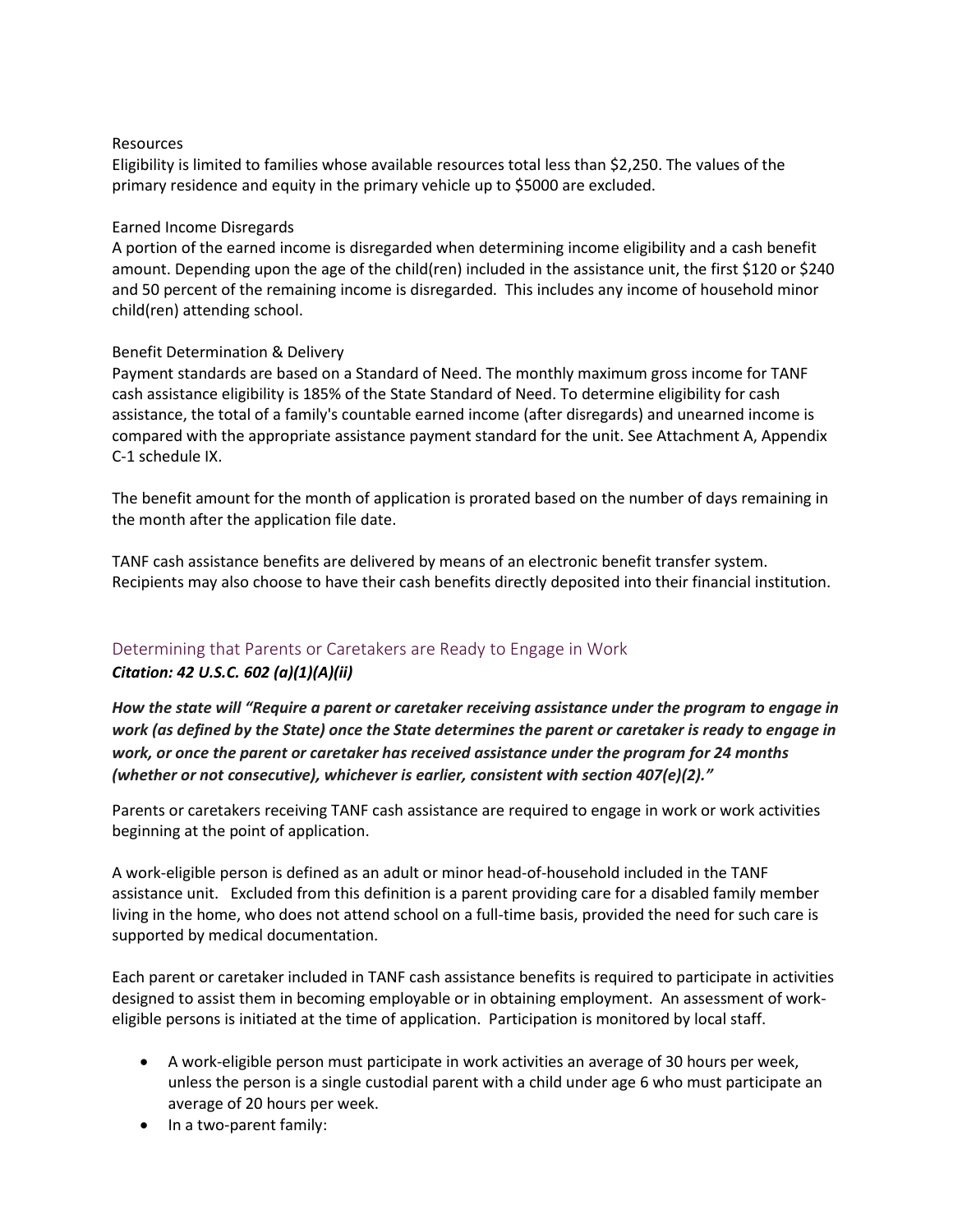When deprivation is based on incapacity, the non-incapacitated adult must participate in work activities an average of 30 hours per week unless he or she is:

(I) required in the home to provide care for the incapacitated work-eligible parent; or (II) a custodial parent with a child under 6 years of age. In this instance the nonincapacitated adult must participate in work activities an average of 20 hours per week.

Available Work Activities:

- Employment
	- Full/Part time employment
	- Subsidized Employment Opportunities
- **Training**
- Work Experience Program
- Community Partnerships
- **Education**
- High School
- High School Equivalency (Hi-Set, GED)
- Long term/Short term Training
- **E** Literacy Classes
- Job Readiness/Job Search
	- **EXECUTED Structured employment Search**

General/temporary exemptions.

All good cause situations are temporary in nature. An individual may have good cause for refusing or failing to participate in Temporary Assistance for Needy Families (TANF) Work. The worker determines good cause. Examples of good cause but not limited to:

- Appropriate child care for the child(ren) is not available
- The custodial parent caring for a child younger than 6 years of age because he or she demonstrated an inability to obtain needed child care
- Illness or incapacity of the participant or any household member who cannot give self-care and for whom special care is unavailable that requires 24/7 care
- Participant's court-required appearance or incarceration
- Participant's attendance at parent and teacher conferences
- A family crisis or markedly changed individual or family circumstances
- Unavailability of planned transportation, when needed, or the inability to arrange transportation
- Occurrence of inclement weather that prevented the participant, and other similarly situated persons, from traveling to, or participating in, the prescribed activity
- Lack of necessary social services or work activity
- Assignment or job referral not meeting the appropriate work activity criteria
- Refusal to accept major medical services even when such refusal precludes participation in the program
- Racial, ethnic, religious, sexual, physical or mental disability, age discrimination, or harassment by an employer or other employees
- Participant is engaged in another work activity consistent with the employability plan
- Lack of available treatment in the community for substance abuse or mental health issues affecting the family
- Pending Supplemental Security Income (SSI) application with legal representation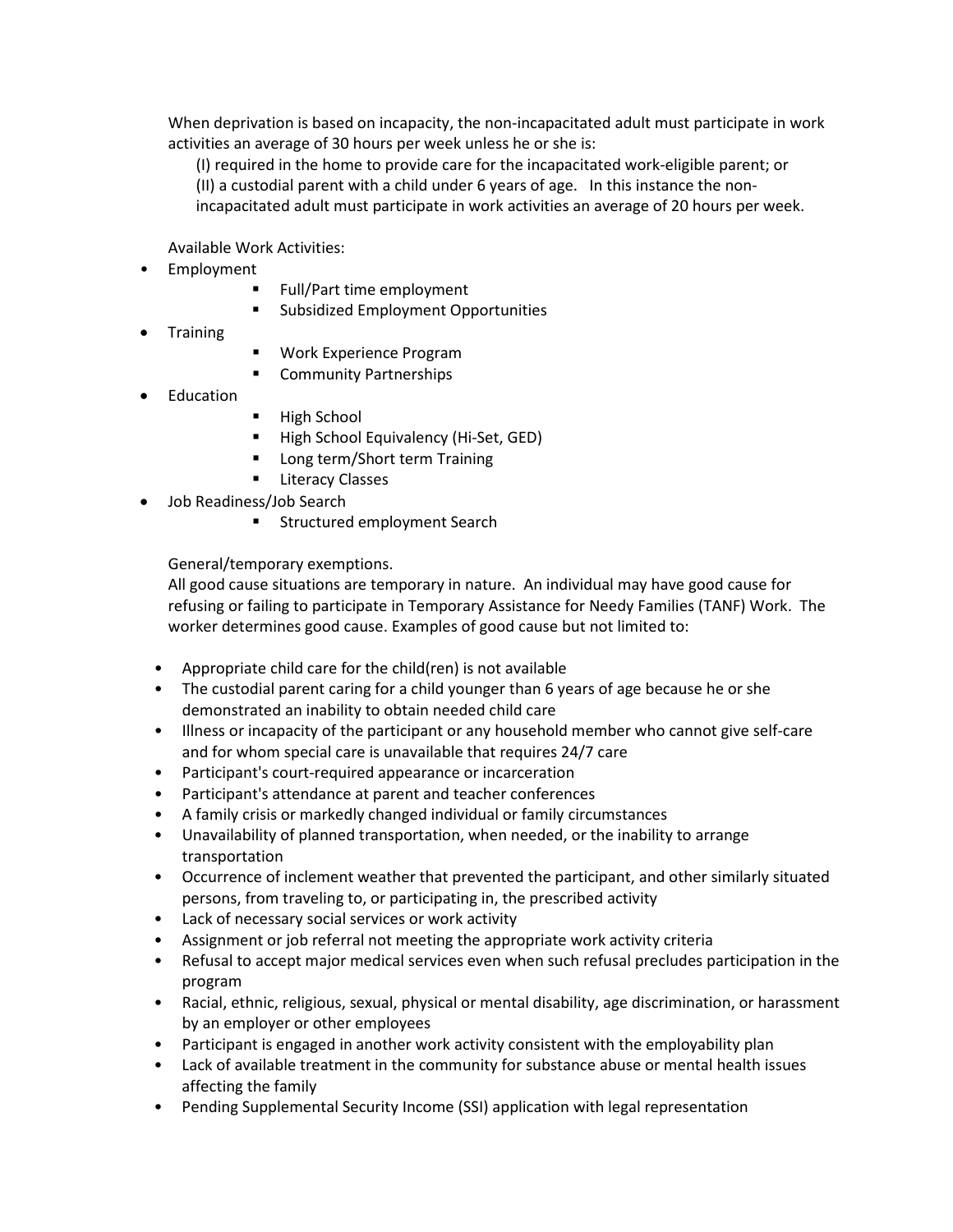## <span id="page-9-0"></span>Ensure that parents and caretakers receiving assistance under the program engage in work activities

## *Citation: 42 U.S.C. 602 (a)(1)(A)(iii)*

## *How the state will "Ensure that parents and caretakers receiving assistance under the program engage in work activities in accordance with section 407."*

Non-Compliance Process/Sanction Policy

- It is the responsibility of the worker to make the determination that an individual has refused or failed to participate without good cause in an assigned work activity.
- The worker must contact the individual to determine good cause.
- If it is determined at this contact that good cause does exist, the worker assists the individual with either updating the employability plan or helping the individual resume the activity as soon as possible.
- If it is determined there is not good cause for failure to participate or no contact was completed, the worker closes or denies the family unit's cash assistance.
- SNAP Penalty is imposed

# <span id="page-9-1"></span>Restricting the Use and Disclosure of Information about Individuals and Families Receiving Assistance

*Citation: 42 U.S.C. 602 (a)(1)(A)(iv)*

## *How the state will "Take such reasonable steps as the State deems necessary to restrict the use and disclosure of information about individuals and families receiving assistance under the program attributable to funds provided by the Federal Government."*

OKDHS ensures the confidentiality of all records and other information pertaining to the programs under its administration. Safeguarded information includes, but is not limited to: case names, addresses, benefit information, investigation reports, medical information, as well as all data and federal tax information. Failure to follow confidentiality rules result in disciplinary actions up to and including possible termination of employment. Disclosure to any unauthorized person is a violation of federal and state regulations.

## <span id="page-9-2"></span>Preventing and Reducing the Incidence of Out-of-Wedlock Pregnancies *Citation: 42 U.S.C. 602 (a)(1)(A)(v)*

## *How the state will "Establish goals and take action to prevent and reduce the incidence of out-ofwedlock pregnancies, with special emphasis on teenage pregnancies, and establish numerical goals for reducing the illegitimacy ratio of the State (as defined in section 403(a)(2)(C)(iii))."*

DHS contracts with various community-based providers throughout Oklahoma to provide youth mentoring services. These programs provide a safe environment for at risk & low-income youth and teens after school hours. Teens attending youth mentoring are less likely to become involved in risky behavior as their after school hours are filled with sponsored/monitored activities, life skills, mentoring, nutrition, & programs designed for the teen population to make smart decisions in every area of their lives including relationship decisions which will help the teen population learn how to prevent unwanted teen pregnancy.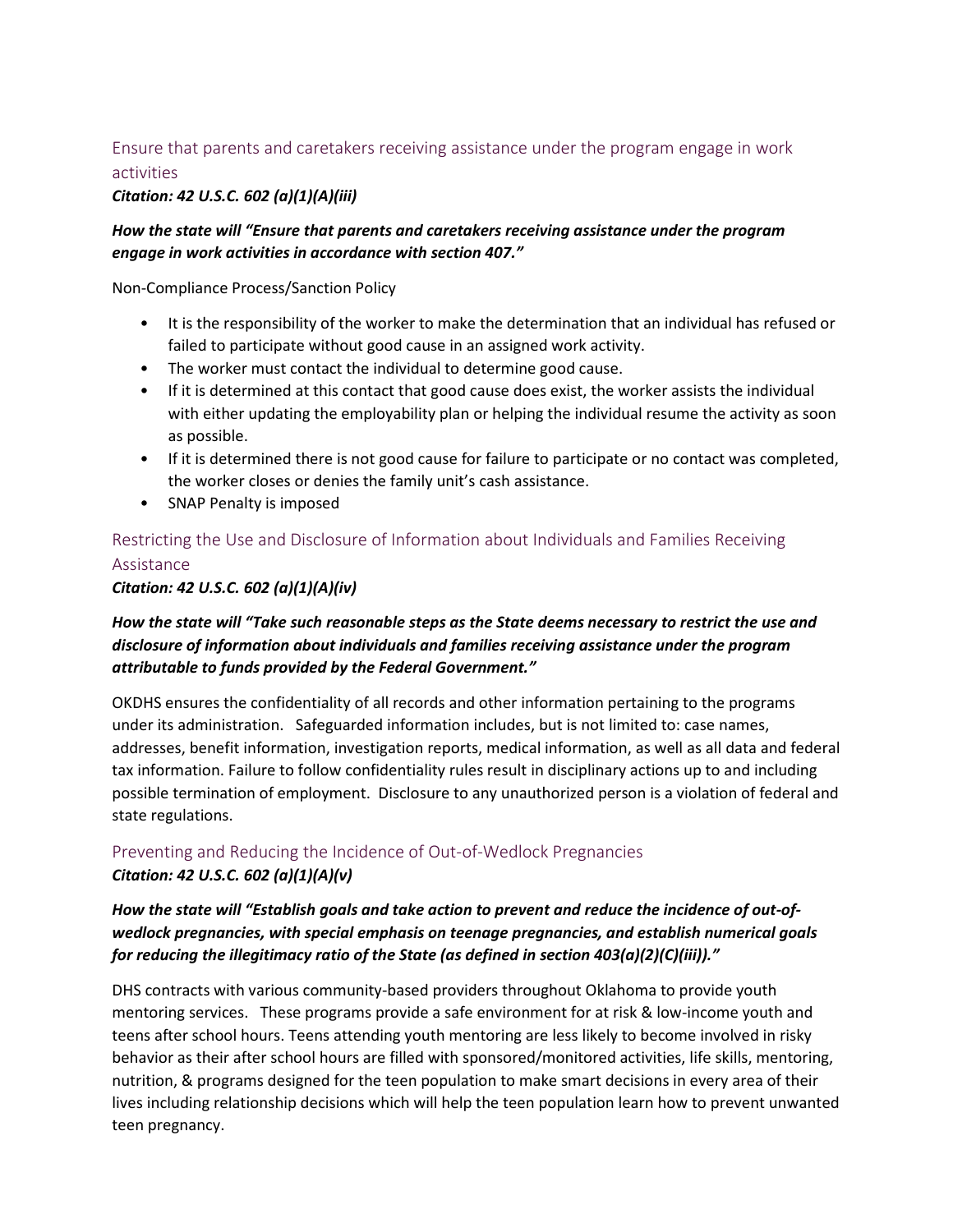## <span id="page-10-0"></span>Conducting a Program on Statutory Rape *Citation: 42 U.S.C. 602 (a)(1)(A)(vi)*

*How the state will "Conduct a program, designed to reach State and local law enforcement officials, the education system, and relevant counseling services, that provides education and training on the problem of statutory rape so that teenage pregnancy prevention programs may be expanded in scope to include men."*

The OKSDH with OKDHS input has established programs related to Sexual Assault Education and Awareness, and Sexual Coercion. These programs are designed to not only reach the public, but also state and local law enforcement officials, the education system and counseling services. Victims of sexual assault, domestic violence or stalking can call the Oklahoma Safeline 1-800-522-SAFE (7233) to speak with an advocate. OKSDH Injury Preventive Service collaborates with the Oklahoma Coalition Against Domestic Violence and Sexual Assault and the Oklahoma Sexual Violence Prevention Advisory Committee to promote a sexual violence prevention program that focuses on primary prevention in K-12 schools, colleges and universities. The goals of the sexual abuse prevention program are to reduce first time perpetration of sexual violence, increase the number of non-violent interactions and healthy relationships, reduce cultural influences that support sexual violence, and to reduce incidences of statutory rape. Much of these curricula aims to prevent boys from becoming perpetrators. Additionally, the college-aged men are targeted through a sexual assault prevention program and teen pregnancy staffs are presented with up-to-date information on rape/sexual abuse because of occasional reported abuse or behavior.

## <span id="page-10-1"></span>Policies and Practices to Restrict EBT Use in Restricted Establishments *Citation: 42 U.S.C. 602 (a)(1)(A)(vii)*

*How the state will "Implement policies and procedures as necessary to prevent access to assistance provided under the State program funded under this part through any electronic fund transaction in an automated teller machine or point-of-sale device located in a place described in section 408(a)(12), including a plan to ensure that recipients of the assistance have adequate access to their cash assistance."*

Section 241.4 of Title 56 of Oklahoma Statutes (56 O.S. § 241.4) restricts the use of EBT transactions in the following businesses: Liquor store, casino, gambling casino or gaming establishment (with the exception of a grocery store that sells groceries, including stable foods per 7 U.S.C. § 2012, and also offers, or is located within the same building or complex as an establishment offering casino, gambling or gaming activities; or any other establishment offering casino, gambling, or gaming activities incidental to the principal purpose of the business). Other prohibited businesses include retail establishments that provide adult-oriented entertainment in which performers disrobe or perform in an unclothed state for entertainment; or retail establishment whose principal business is selling tobacco products. DHS informs applicants and recipients of this prohibition by including information about the prohibition in their Rights, Responsibilities, and Signature for Benefits, of the application; a poster displayed in the lobby of each county office, their benefit certification notice received by mail, and a sign sent to and displayed in identified prohibited businesses educating staff and customers that the DHS issued debit card in not accepted at their business. When it is determined the parent or caretaker violated these provisions, the TANF cash assistance payment standard is reduced by 25% for three months for the first violation; 35% for six months for the second violation; 50% for twelve months for the third violation; and permanently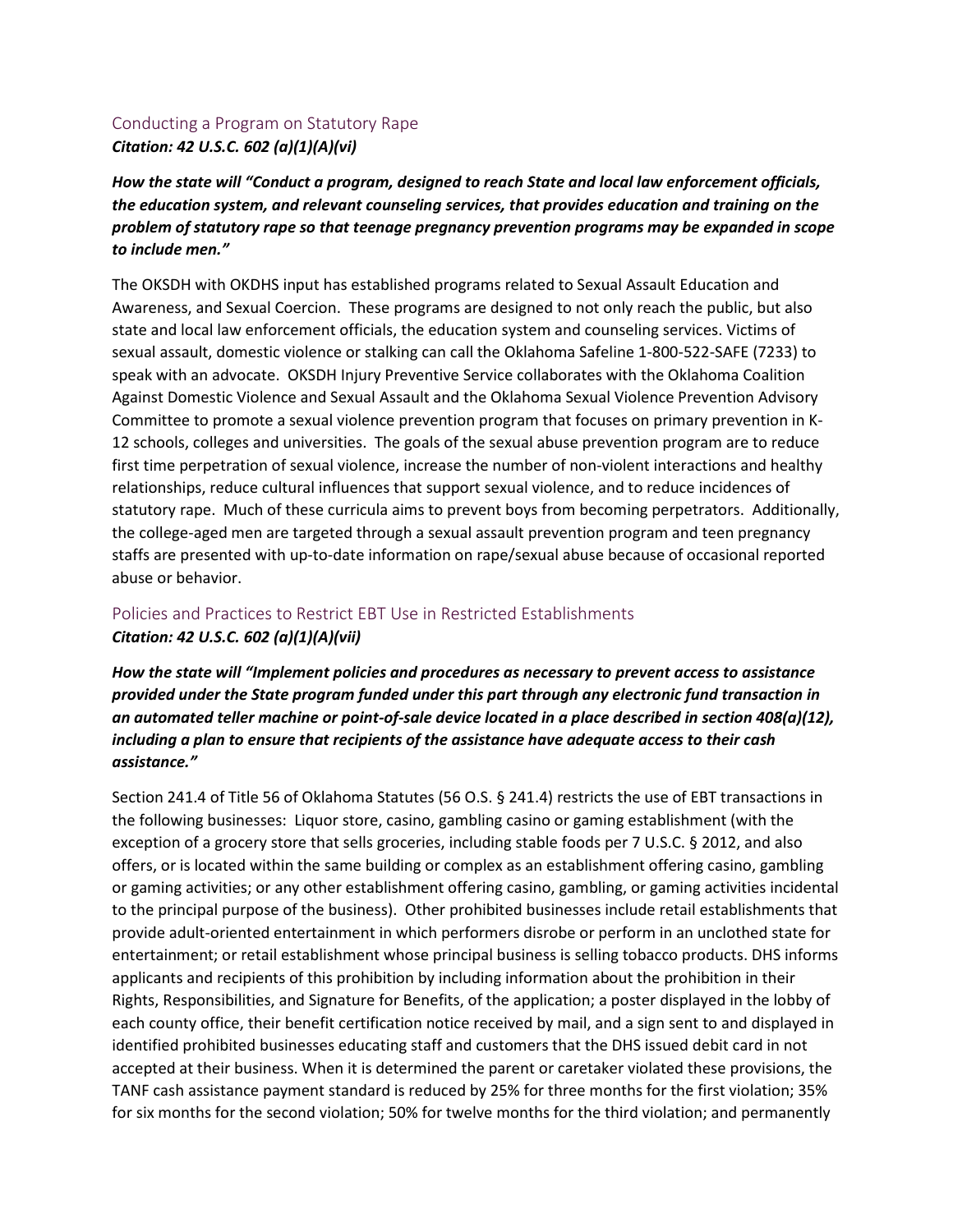by deeming the parent or needy caretaker ineligible for TANF cash assistance benefits for subsequent violations. When the parent or needy caretaker is permanently deemed ineligible to receive TANF cash assistance for this reason and all other factors of eligibility are met, he or she may receive child only benefits.

## <span id="page-11-0"></span>Ensuring EBT Access with No Charges and Access to Information about EBT Use *Citation: 42 U.S.C. 602 (a)(1)(A)(viii)*

*How the state will "Ensure that recipients of assistance provided under the State program funded under this part have access to using or withdrawing assistance with minimal fees or charges, including an opportunity to access assistance with no fee or charges, and are provided information on applicable fees and surcharges that apply to electronic fund transactions involving the assistance, and that such information is made publicly available."*

Oklahoma DHS benefit recipients have adequate access to their funds through their assigned Mastercard debit card where they may withdraw funds through automated teller machines (ATM), point-of sale terminal (POS) or access to an online system for the withdrawal of funds or the processing of a payment for merchandise or service. The information on the fees is publicly available as flyers have placed in all of the field offices which gives all the information on the debit cards including the fees. This information will be given to anyone in the public who requests it.

- Card holders will be able to use ATMS in the Money Smart network (Money PASS), i.e. ATMS in Wal-Mart.
- MoneyPass ATM withdrawals –2 withdrawals free per month and \$1.35 thereafter
- Bill Pay system \$.50 per request.
- Mobile balance alert \$.10 per request
- Transfers to US Bank \$1.75 per request
- Split deposit between card and direct deposit through the portal
- Thousands of ATM locations
- Free cash back with purchases at many retailer locations

## <span id="page-11-1"></span>Special Provisions

<span id="page-11-2"></span>Treatment of Families Moving to Oklahoma from Another State *Citation: 42 U.S.C. 602 (a)(1)(B)(i)*

*"The document shall indicate whether the State intends to treat families moving into the State from another State differently than other families under the program, and if so, how the State intends to treat such families under the program."*

Services to families who migrate to Oklahoma will not differ from services to other residents.

<span id="page-11-3"></span>Providing Assistance to Individuals Who Are Not U.S. Citizens

*Citation: 42 U.S.C. 602 (a)(1)(B)(ii)*

*"The document shall indicate whether the State intends to provide assistance under the program to individuals who are not citizens of the United States, and if so, shall include an overview of such assistance."*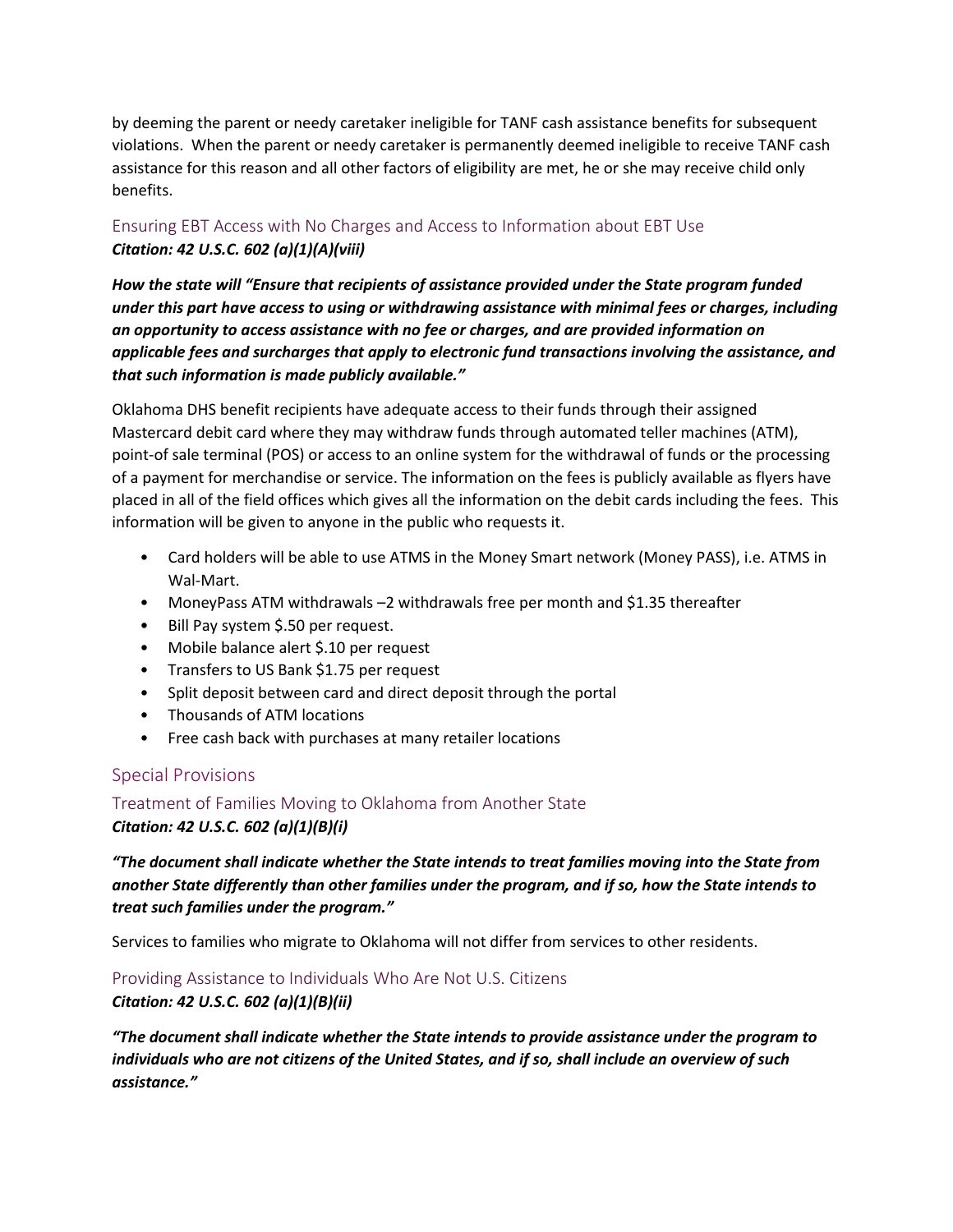Oklahoma provides TANF services to qualified immigrants who arrived before August 22, 1996. Immigrants in qualified alien status arriving on or after August 22, 1996, are barred for the first five years. Aliens who are active duty military or veterans and their families, and refugees, asylees, aliens whose deportations are being withheld, Cuban Haitian entrants, Americans, and those granted certification as a victim of a severe form of trafficking by ORR are exempted from this five year bar. Oklahoma provides TANF services to all exempted qualified aliens and to all qualified aliens after the expiration of the 5-year bar.

## <span id="page-12-0"></span>Fair and Equitable Treatment and Administrative Reviews *Citation: 42 U.S.C. 602 (a)(1)(B)(iii)*

*"The document shall set forth objective criteria for the delivery of benefits and the determination of eligibility and for fair and equitable treatment, including an explanation of how the State will provide opportunities for recipients who have been adversely affected to be heard in a State administrative or appeal process."*

Any individual whose application for TANF cash assistance is denied or is not acted upon with reasonable promptness, or who is dissatisfied with the amount of the assistance payment or with any other action taken in regard to his or her assistance payment, is provided an opportunity for a fair hearing with the Oklahoma Department of Human Services. There are set time limits for requesting and holding hearings and issuing decisions. Hearings are presented before impartial hearing officers. If the client is unhappy with the decision, he or she may request reconsideration or appeal to the Director of OKDHS.

## <span id="page-12-1"></span>Community Service Requirement

## *Citation: 42 U.S.C. 602 (a)(1)(B)(iv)*

*"Not later than 1 year after the date of enactment of this section, unless the chief executive officer of the State opts out of this provision by notifying the Secretary, a State shall, consistent with the exception provided in section 407(e)(2), require a parent or caretaker receiving assistance under the program who, after receiving such assistance for 2 months is not exempt from work requirements and is not engaged in work, as determined under section 407(c), to participate in community service employment, with minimum hours per week and tasks to be determined by the State."*

The State of Oklahoma opts not to mandate community service employment after adults and minor heads of households have received benefits for two months under the Oklahoma Temporary Assistance to Needy Families program when the person is not otherwise exempt from work requirements or is not engaged in work. Oklahoma exempts any adult or minor head of household from the work requirement who has a child under the age of one year. Persons who may be permanently and totally disabled are aided in gaining assistance under other appropriate programs such as the Supplemental Security Income program and vocational rehabilitation services. It is the intent of the State of Oklahoma to sanction required participants who, otherwise, fail to engage in work as defined by the state by terminating their entire assistance grant until such time as they are willing to cooperate in meeting work requirements.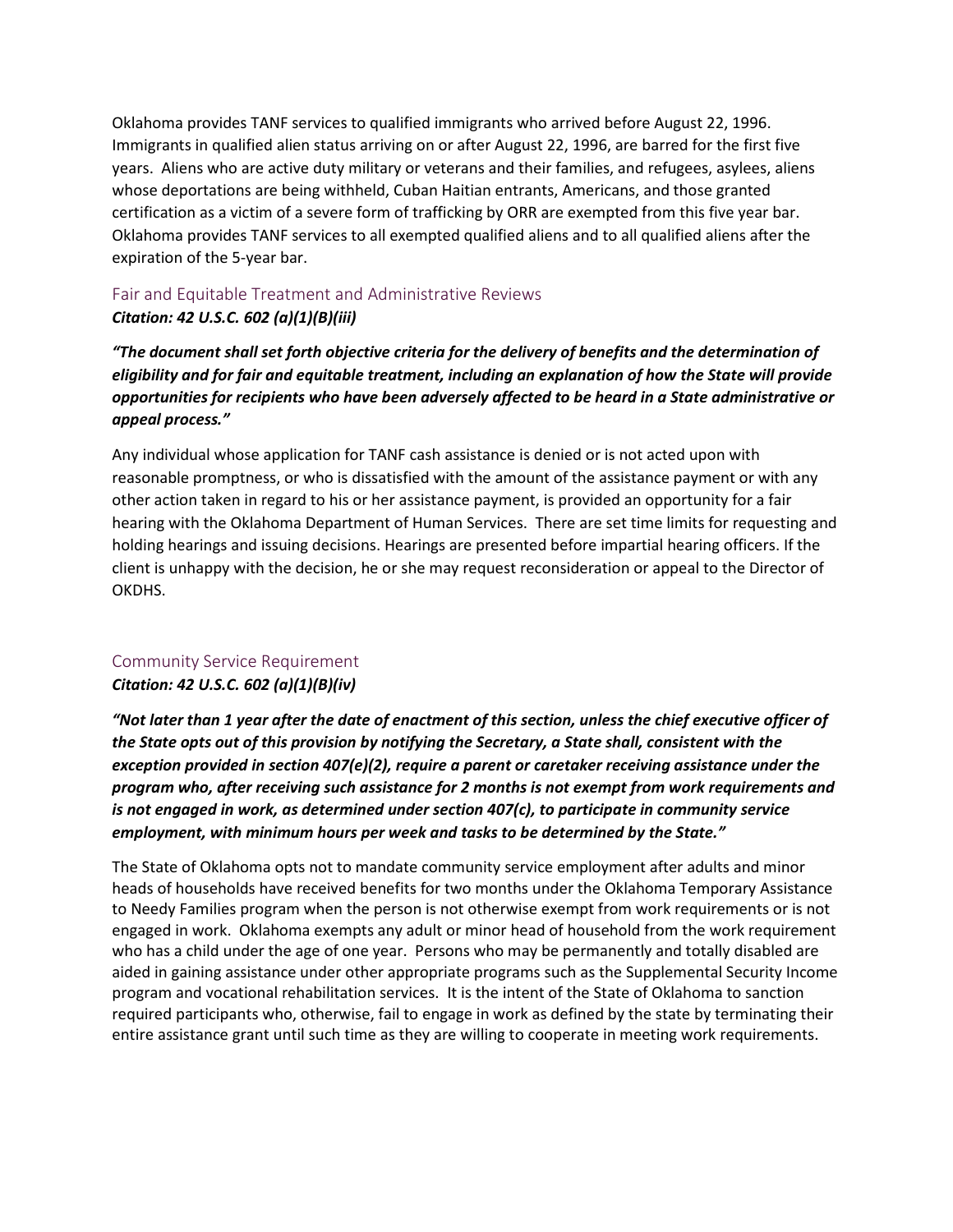## <span id="page-13-0"></span>Elder Justice Act Provision

## *Citation: 42 U.S.C. 602 (a)(1)(B)(v)*

*"The document shall indicate whether the State intends to assist individuals to train for, seek, and maintain employment—*

*(I) providing direct care in a long-term care facility (as such terms are defined under section 2011); or*

*(II) in other occupations related to elder care determined appropriate by the State for which the State identifies an unmet need for service personnel, and, if so, shall include an overview of such assistance."*

The state of Oklahoma contracts with the Oklahoma State Regents for Higher Education and with the Oklahoma Department of Career and Technology Education to provide classes geared to industries in designated geographical areas of the state. Career paths are developed along job availability, especially in general health careers and health careers geared toward geriatric and elder care.

## <span id="page-13-1"></span>TANF Funded Programs

Oklahoma utilizes TANF funds to provide cash assistance to needy families and other services to families not receiving cash assistance.

## <span id="page-13-2"></span>Services for TANF Cash Assistance Recipients

For TANF families receiving cash assistance TANF, the following services are available but not limited to the following:

### TANF Work Program:

TANF Work is the state's employment and training program. As a condition of eligibility each applicant/recipient who is not exempt must participate in the TANF Work program. TANF Work participants may utilize the following TANF Work Support Services when needed to successfully participate in their assigned TANF Work activity. Subject to funding availability.

- TANF Work Support Services
	- o Transportation
	- o Child Care
	- o Flexible funds for TANF Work related activities
	- o Participant allowances
	- o Work activity payments
	- o OSBI Background checks as required by TANF Work activity
	- o Achievement Bonuses for educational and certain work credentials
- Other Subject to funding availability
	- o Disability Advocacy Program (DAP) is available to assist a TANF Work participant or a child(ren) receiving a TANF benefit, who has an application for disability pending with the Social Security Administration (SSA) or who the Oklahoma Department of Human Services (DHS) determines has a potentially meritorious claim for such benefits.
	- o TANF Youth Support Services for families:
		- **Stem Camps**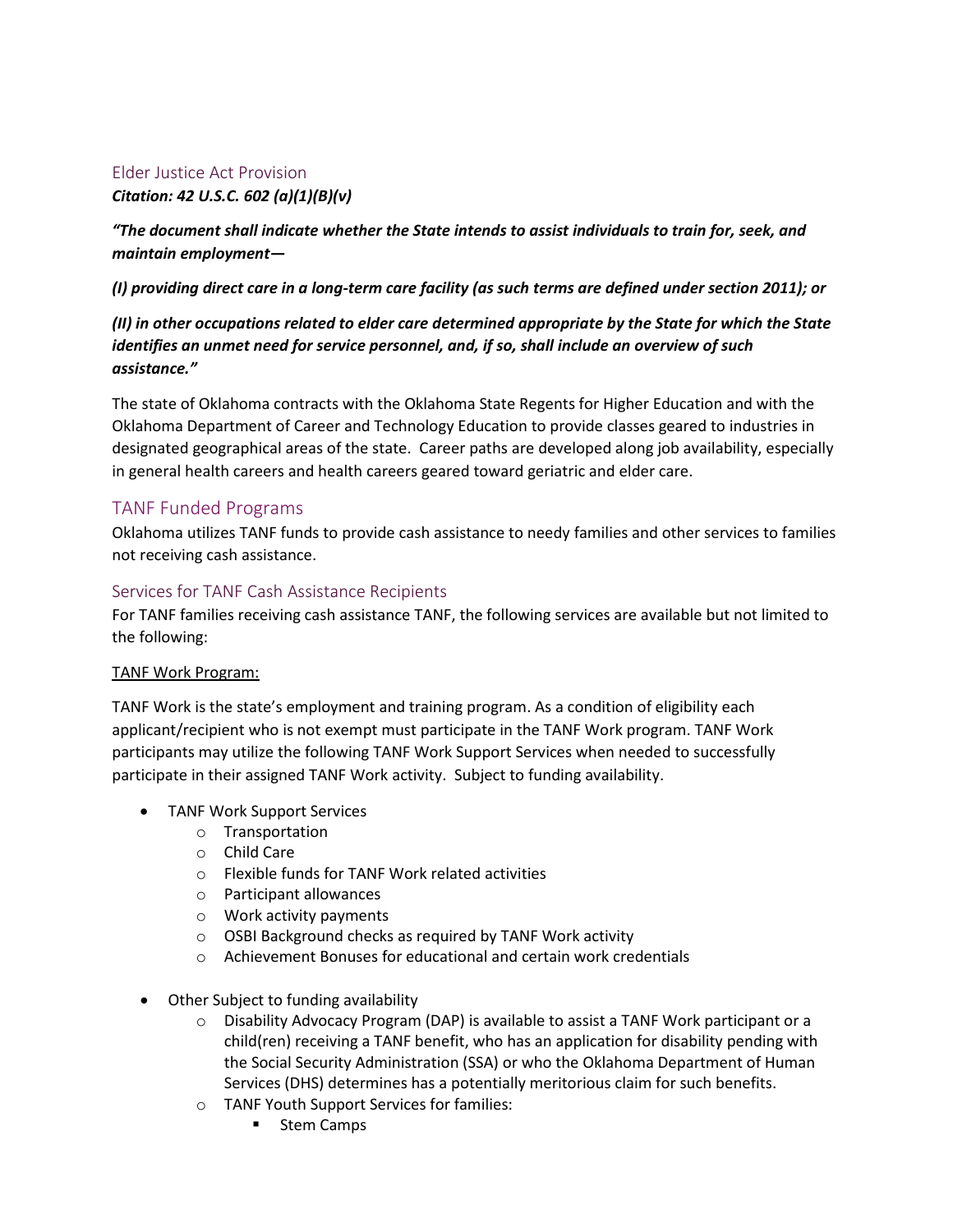- **School Activities**
- **After School Activities**
- **School Supplies**
- **-** Clothing

### Transitional TANF Services:

Transitional TANF Services are available to support the post-TANF client in retaining employment. These services include disregarding the first 3 months of income of employment, SNAP benefits are extended for 5 months, child care with 0 copayment until next review, Medicaid for up to one year, access to transportation assistance and flexible funds for up to one year post employment.

### Marriage Adjustment Period:

In an effort to promote marriage and provide a more secure and stable family situation, an adjustment period may receive up to three months of the family's TANF cash assistance benefit. The intent of the adjustment period is to assist the family in the payment of outstanding bills and to allow for the gradual assumption of financial responsibilities.

## <span id="page-14-0"></span>Other TANF-Funded Services

Oklahoma utilizes the TANF block grant to fund several services and programs that meet one of the four TANF goals and which may be provided to families with incomes above the threshold for TANF cash assistance.

- Income eligibility for these services and programs is limited to families at or below 300% of the Federal Poverty Level (FPL) unless otherwise noted.
- Programs and Services that address Goals 3 and/or 4 of TANF do not have income limits unless otherwise noted.

| Programmatic Area/<br>Service | Alternatives to Incarceration                                                                                                                                                                                                                                                                                                                                                                                |
|-------------------------------|--------------------------------------------------------------------------------------------------------------------------------------------------------------------------------------------------------------------------------------------------------------------------------------------------------------------------------------------------------------------------------------------------------------|
|                               |                                                                                                                                                                                                                                                                                                                                                                                                              |
| <b>TANF Goal</b>              |                                                                                                                                                                                                                                                                                                                                                                                                              |
| Income Limit                  | 200%                                                                                                                                                                                                                                                                                                                                                                                                         |
| <b>Description</b>            | These programs provide a non-medical outpatient alternative to<br>incarceration for women facing long-term prison sentences, often for drug-<br>related offenses. Provides services supporting healthy relationships,<br>parenting, and addressing trauma and addiction. Employment readiness<br>skills, high school equivalency, provides a support system that helps them<br>achieve family reunification. |

| <b>Programmatic Area/</b><br>Service | Subsidized Employment Program |
|--------------------------------------|-------------------------------|
| <b>TANF Goal</b>                     |                               |
| <b>Income Limit</b>                  | 185%                          |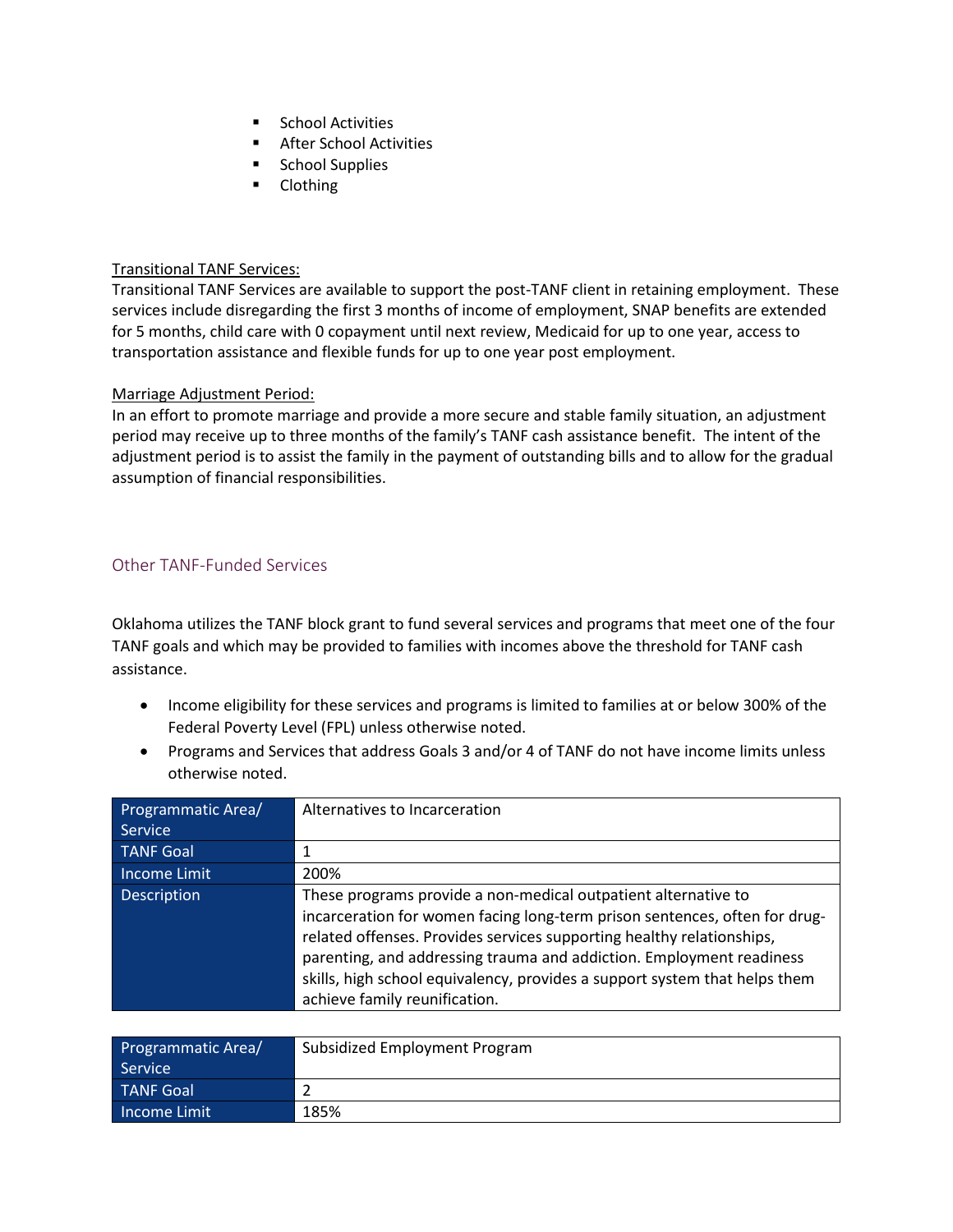| <b>Description</b> | A subsidized employment program through which DHS reimburses                |
|--------------------|-----------------------------------------------------------------------------|
|                    | employers hiring TANF participants or other non-TANF individuals into full- |
|                    | time employment for a portion of their wages for up to four months.         |

| Programmatic Area/ | <b>Family Violence Emergency Assistance</b>                                                                                                                                                                                                                                                                                                        |
|--------------------|----------------------------------------------------------------------------------------------------------------------------------------------------------------------------------------------------------------------------------------------------------------------------------------------------------------------------------------------------|
| Service            |                                                                                                                                                                                                                                                                                                                                                    |
| <b>TANF Goal</b>   |                                                                                                                                                                                                                                                                                                                                                    |
| Income Limit       | 300%                                                                                                                                                                                                                                                                                                                                               |
| <b>Description</b> | FVEA is intended to stabilize low-income families while addressing family<br>violence issues and homelessness. FVEA will provide one-time assistance of<br>up to \$3000 for rent, utilities, deposits, and moving expenses to victims in<br>state-certified domestic shelters. This allows the victims a transition to safe<br>and stable housing. |

| Programmatic Area/ | <b>Emergency Food Bank</b>                                                                                                                                                                                                                                                                    |
|--------------------|-----------------------------------------------------------------------------------------------------------------------------------------------------------------------------------------------------------------------------------------------------------------------------------------------|
| Service            |                                                                                                                                                                                                                                                                                               |
| <b>TANF Goal</b>   |                                                                                                                                                                                                                                                                                               |
| Income Limit       | 200%                                                                                                                                                                                                                                                                                          |
| Description        | The food bank distributes food through a network of<br>community based partner agencies and schools. The majority of<br>people served by the Regional Food Bank are chronically<br>hungry children, seniors living on fixed incomes and<br>hardworking families struggling to make ends meet. |

| Programmatic Area/  | Child Welfare Services Non IV-E eligible                          |
|---------------------|-------------------------------------------------------------------|
| Service             |                                                                   |
| <b>TANF Goal</b>    |                                                                   |
| <b>Income Limit</b> | 185% or eligible for TANF, SNAP, Childcare or Sooner Care         |
| Description         | Services that are designed to promote and allow children to be    |
|                     | cared for in their own home or the homes of relatives; as well as |
|                     | provide emergency assistance. Children receiving TANF, SNAP,      |
|                     | Childcare or Sooner Care benefits at the time of service          |
|                     | enrollment are automatically deemed eligible for this category.   |
|                     | Services provided include but are not limited to: in-home         |
|                     | parenting, household management, budgeting.                       |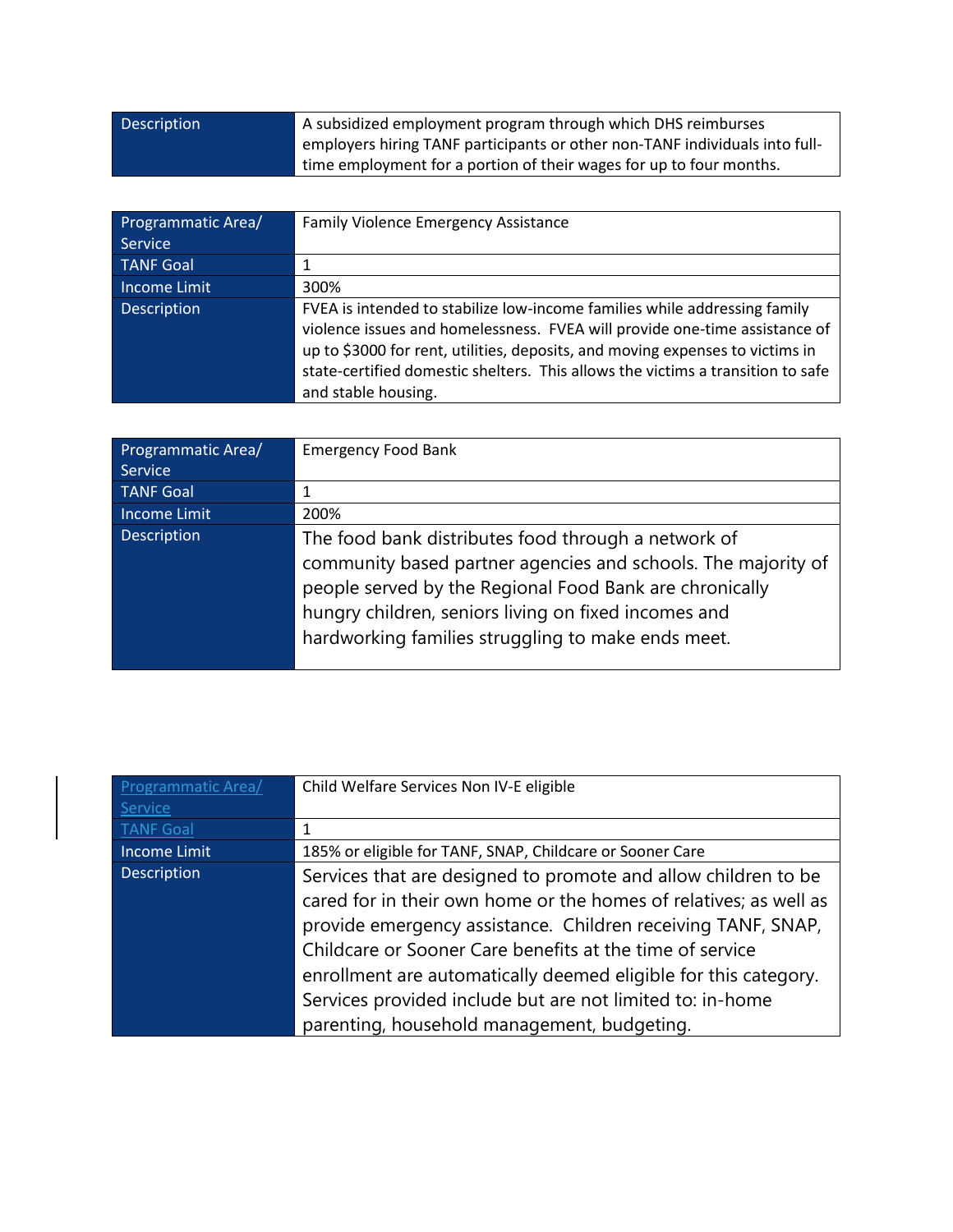| Programmatic Area/ | Child Welfare Services Authorized Under Prior Law                                                                                                                                                                                                                                |
|--------------------|----------------------------------------------------------------------------------------------------------------------------------------------------------------------------------------------------------------------------------------------------------------------------------|
| Service            |                                                                                                                                                                                                                                                                                  |
| <b>TANF Goal</b>   |                                                                                                                                                                                                                                                                                  |
| Income Limit       | Income limits in place under prior law                                                                                                                                                                                                                                           |
| <b>Description</b> | Services that are designed to promote and allow children to be<br>cared for in their own home or the homes of relatives; as well as<br>provide emergency assistance. Services provided include but<br>are not limited to: in-home parenting, household management,<br>budgeting. |

| Programmatic Area/ | <b>Family Strengthening Programs</b>                                       |
|--------------------|----------------------------------------------------------------------------|
| <b>Service</b>     |                                                                            |
| <b>TANF Goal</b>   | 4                                                                          |
| Income Limit       | Must be a TANF recipient, related to TANF by having a minor child in home, |
|                    | pregnant or a non-custodial parent.                                        |
| <b>Description</b> | Services and programs designed to strengthen family relationships by       |
|                    | encouraging formation and maintenance of two parent families. Services     |
|                    | under this category may include but are not limited to relationship        |
|                    | education, parenting classes. These services and programs are considered   |
|                    | as allowable TANF activities for TANF recipients.                          |

State Maintenance of Effort (MOE) Funded Programs

Separate State Programs provide support to Oklahoma's needy families. Funds expended on programs in this section are counted as state maintenance of effort {MOE) funds.

Maintenance of Effort -- Oklahoma will continue its maintenance of effort based on FFY 1995 expenditures at the level of at least 80 percent unless federal work participation rates are met, in which case Oklahoma will reduce its MOE expenditures to 75 percent. In order to meet its annual MOE obligation, Oklahoma may count any qualifying expenditures that are allowed under federal statute and regulation. Qualifying MOE expenditures are any expenditure made on behalf of TANF-eligible families.

## Programs for TANF Cash Assistance Recipients

The following programs provide ongoing assistance to families receiving TANF cash assistance. The services are designed to support the family in meeting basic needs and gaining the skills necessary to succeed in the workforce and increase self-reliance. Program benefits include financial assistance, employment and training, and employment supports.

Temporary Assistance to Needy Families (TANF) See TANF Funded Programs.

Transitional TANF Services: See TANF funded programs.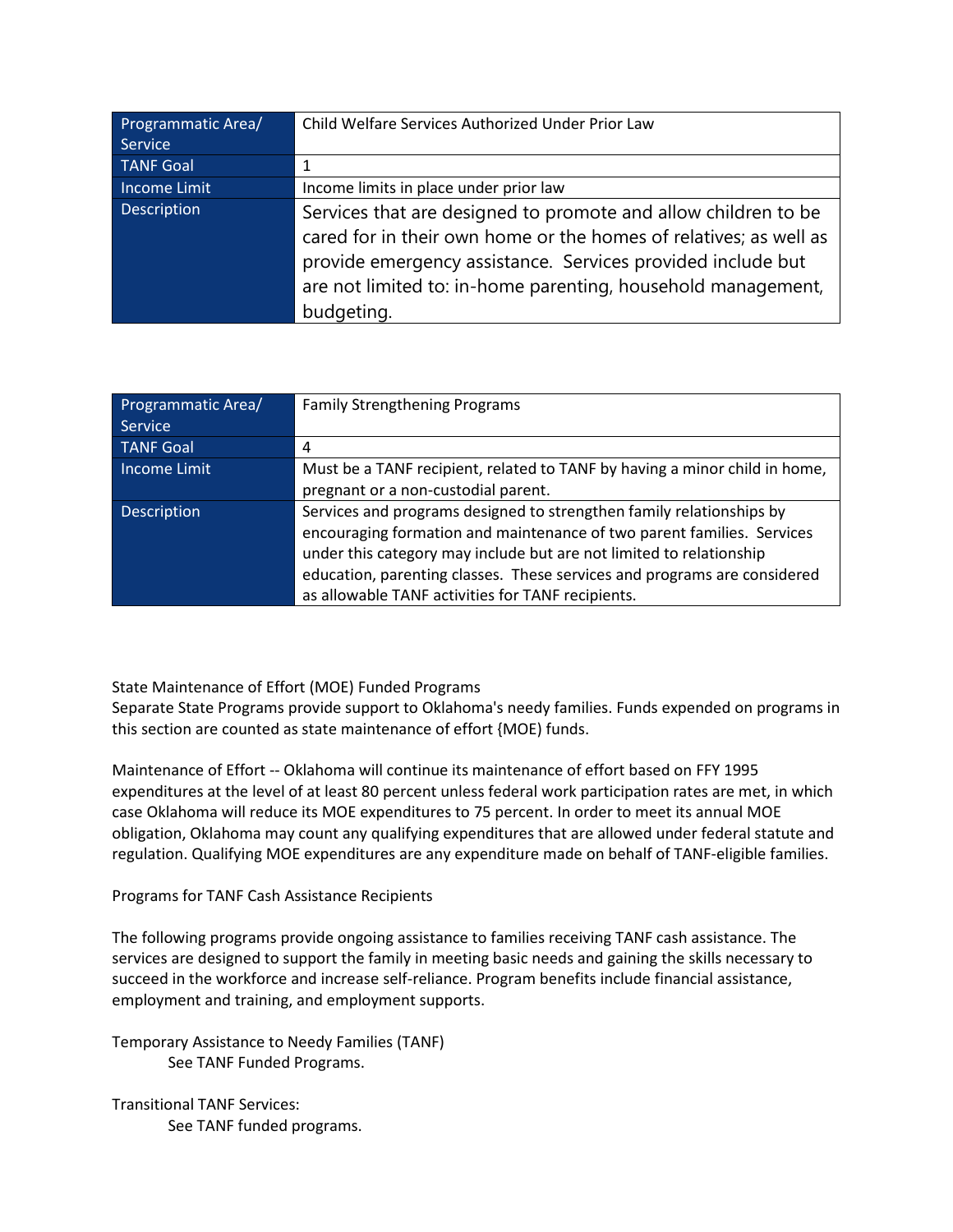Child Care Development Fund (CCDF)

The state may count toward TANF MOE its expenditures for childcare that also satisfy the MOE or matching requirements of CCCBG, up to the CCDBG MOE level. These payments are related to childcare services provided to families who are at risk of becoming dependent on TANF. Childcare costs are reimbursed up to established maximums, based on the family's gross income, the age of the child, and type of child care provider. The income eligibility is determined by child care services.

#### Child Care Direct

Child care is provided to families as a support service to allow families the ability to find employment, work, or receive education/training. TANF Direct payments can be used to supplement the CCDBG state programs. All subsidy payments covered by TANF Direct will have income eligibility determined by child care services and be eligible for TANF coverage at those levels.

Child Welfare - Direct Benefits

See TANF funded programs.

Administrative costs up to 15% of MOE expenditures that are designed to support the TANF program as a whole.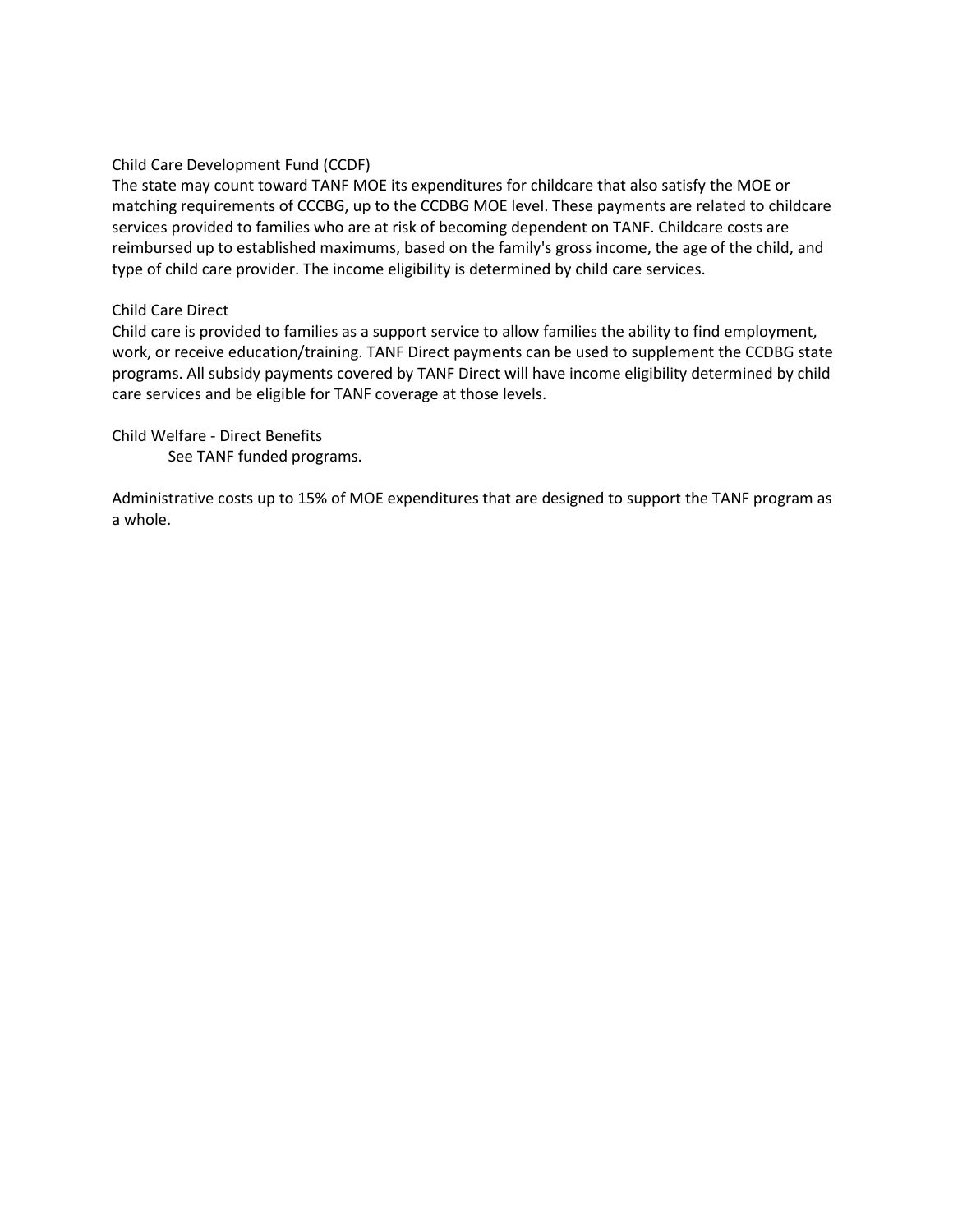## Certifications

Oklahoma will operate a program to provide Temporary Assistance to Needy Families (TANF) so that children may be cared for in their own homes or in the home of relatives; to end dependence of needy parents on government benefits by promoting job preparation, work and marriage; to prevent and reduce the incidence of out-of-wedlock pregnancies and establish annual numerical goals for preventing and reducing the incidence of these pregnancies; and to encourage the formation and maintenance of two-parent families.

The program is known as TANF.

The Chief Executive Officer of the State of Oklahoma is the Honorable J. Kevin Stitt, Governor.

In administering and operating a program which provides TANF with minor children under Title IV-A of the Social Security Act, Oklahoma:

- 1) Certifies that the Department of Human Services is the agency responsible for administering and supervising the program  $(42 U.S.C. 602(a)(1));$
- 2) Certifies that the State will operate a child support program under the State plan approved under part D (42 U.S.C. 602(a)(2));
- 3) Certifies that the State will operate a foster care and adoption assistance program under the State plan approved under part E, and that the State will take such actions as are necessary to ensure that children receiving assistance under such part are eligible for medical assistance under the State plan under title XIX (42 U.S.C.  $602(a)(3)$ );
- 4) Certifies that local governments and private sector organizations have been consulted regarding the plan and design of welfare services in the State so that services are provided in a manner appropriate to local populations and have had at least 45 days to submit comments on the plan and the design of such services (42 U.S.C.  $602(a)(4)(A \text{ and } B)$ );
- 5) Certifies that the State will provide each member of an Indian tribe, who is domiciled in the State and is not eligible for assistance under a tribal family assistance plan approved under section 412, with equitable access to assistance under the State program funded under this part attributable to funds provided by the Federal Government (42 U.S.C. 602(a)(5));
- 6) Certifies that the State has established and is enforcing standards and procedures to ensure against program fraud and abuse, including standards and procedures concerning nepotism, conflicts of interest among individuals responsible for the administration and supervision of the State program, kickbacks, and the use of political patronage (42 U.S.C. 602(a)(6));
- 7) Certifies that it is opting out of the optional provision regarding screening for and identification of domestic violence (42 U.S.C. 602(a)(7));
- 8) Certifies that within 30 days after the State amends a plan submitted pursuant to subsection (a), the State shall notify the Secretary of the amendment  $(42 U.S.C. 602(a)(8))$ ; and
- 9) Certifies that the State shall make available to the public a summary of any plan or plan amendment section (42 U.S.C. 602(a)(9)).

Certified by the Chief Executive Officer of the State of Oklahoma:

 $\frac{1}{2}$   $\frac{1}{2}$   $\frac{1}{2}$   $\frac{1}{2}$   $\frac{1}{2}$   $\frac{1}{2}$   $\frac{1}{2}$   $\frac{1}{2}$   $\frac{1}{2}$   $\frac{1}{2}$   $\frac{1}{2}$   $\frac{1}{2}$   $\frac{1}{2}$   $\frac{1}{2}$   $\frac{1}{2}$   $\frac{1}{2}$   $\frac{1}{2}$   $\frac{1}{2}$   $\frac{1}{2}$   $\frac{1}{2}$   $\frac{1}{2}$   $\frac{1}{2}$ 

12/29/2020

J. Kevin Stitt, Governor Date And The Control of the Date Date Date